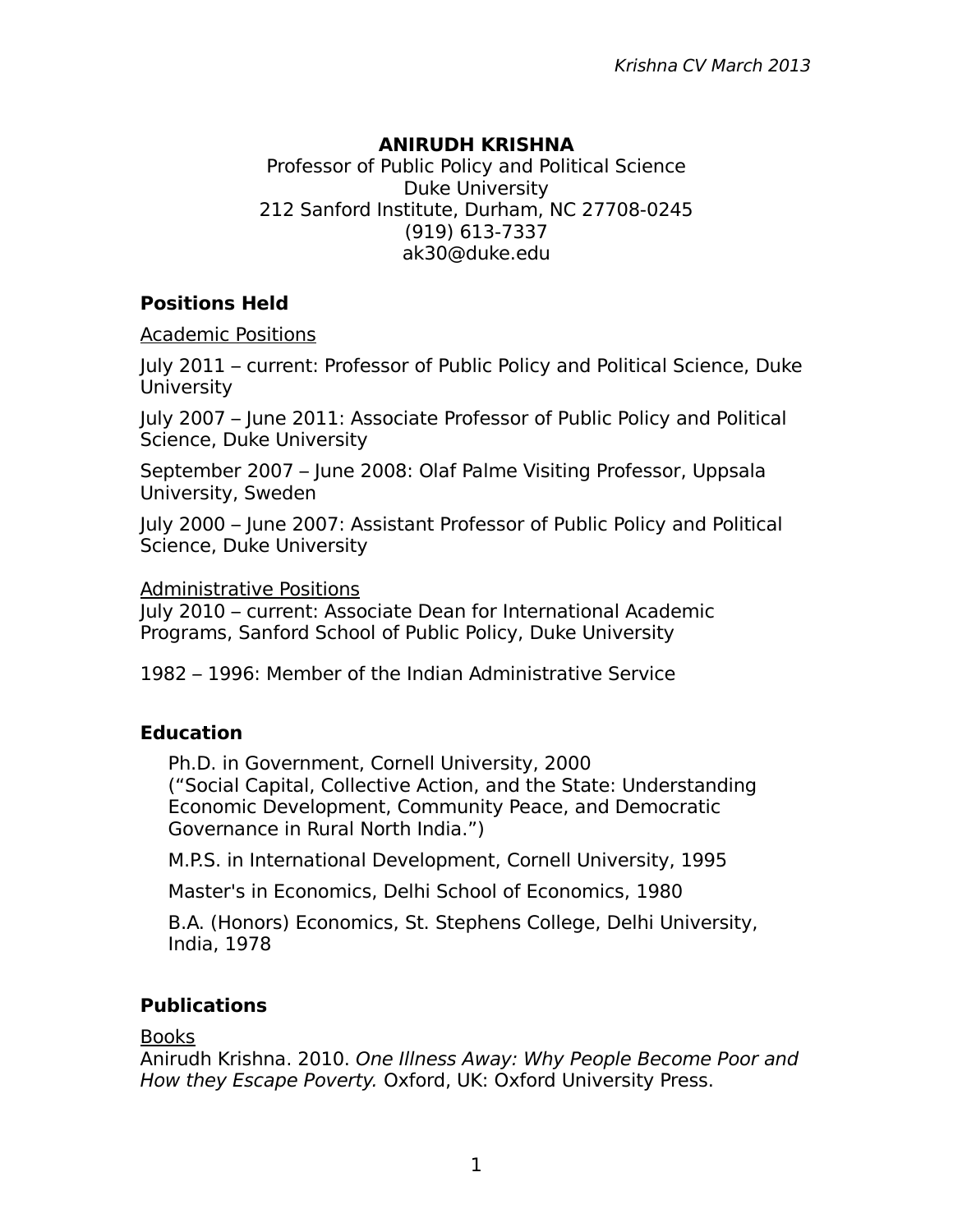Anirudh Krishna, ed. 2008. Poverty, Participation and Democracy: A Global Perspective. New York: Cambridge University Press.

Anirudh Krishna. 2002. Active Social Capital: Tracing the Roots of Development and Democracy. New York: Columbia University Press.

Anirudh Krishna, ed. 2000. Changing Policy and Practice From Below: Community Experiences in Poverty Reduction. New York: United Nations Development Programme.

Norman Uphoff, Milton J. Esman and Anirudh Krishna. 1998. Reasons for Success: Learning from Instructive Experiences in Rural Development. West Hartford, CT: Kumarian Press. (South Asian edition by Sage Publications, New Delhi).

Anirudh Krishna, Norman Uphoff and Milton J. Esman, eds. 1997. Reasons for Hope: Instructive Experiences in Rural Development. West Hartford, CT: Kumarian Press. (South Asian edition by Sage Publications, New Delhi).

### Articles in Refereed Journals

Anirudh Krishna. "Examining the Structures of Opportunity and Social Mobility in India: Who Becomes an Engineer?" Forthcoming in Development and Change.

Anirudh Krishna. 2013. "Stuck in Place: Investigating Social Mobility in 14 Bangalore Slums." Journal of Development Studies, 49 (7): 1010-28.

Anirudh Krishna. 2012. "The Spatial Dimension of Inter-Generational Education Achievement in Rural India." Indian Journal of Human Development, 6 (2): 245-66.

Anirudh Krishna. 2012. "Characteristics and Patterns of Intergenerational Poverty Traps and Escapes in Rural North India." Development Policy Review, 30 (5): 617-40.

Anirudh Krishna, Meri Poghosyan, and Narayan Das. 2012 "How Much Can Asset Transfers Help the Poorest? Evaluating the Results of BRAC's Ultra-Poor Programme (2002-2008)." Journal of Development Studies, 48 (2): 184–97.

Anirudh Krishna. 2011. "Gaining Access to Public Services and the Democratic State in India: Institutions in the Middle." Studies in Comparative International Development, 46 (1): 98-117.

Anirudh Krishna and Abusaleh Shariff. 2011. "The Irrelevance of National Strategies? Rural Poverty Dynamics in States and Regions of India, 1993- 2005." World Development, 39 (4): 533-49.

Anirudh Krishna. 2010. "Continuity and Change: The Indian Administrative Service 30 years ago and today." Commonwealth and Comparative Politics, 48 (4): 433-44.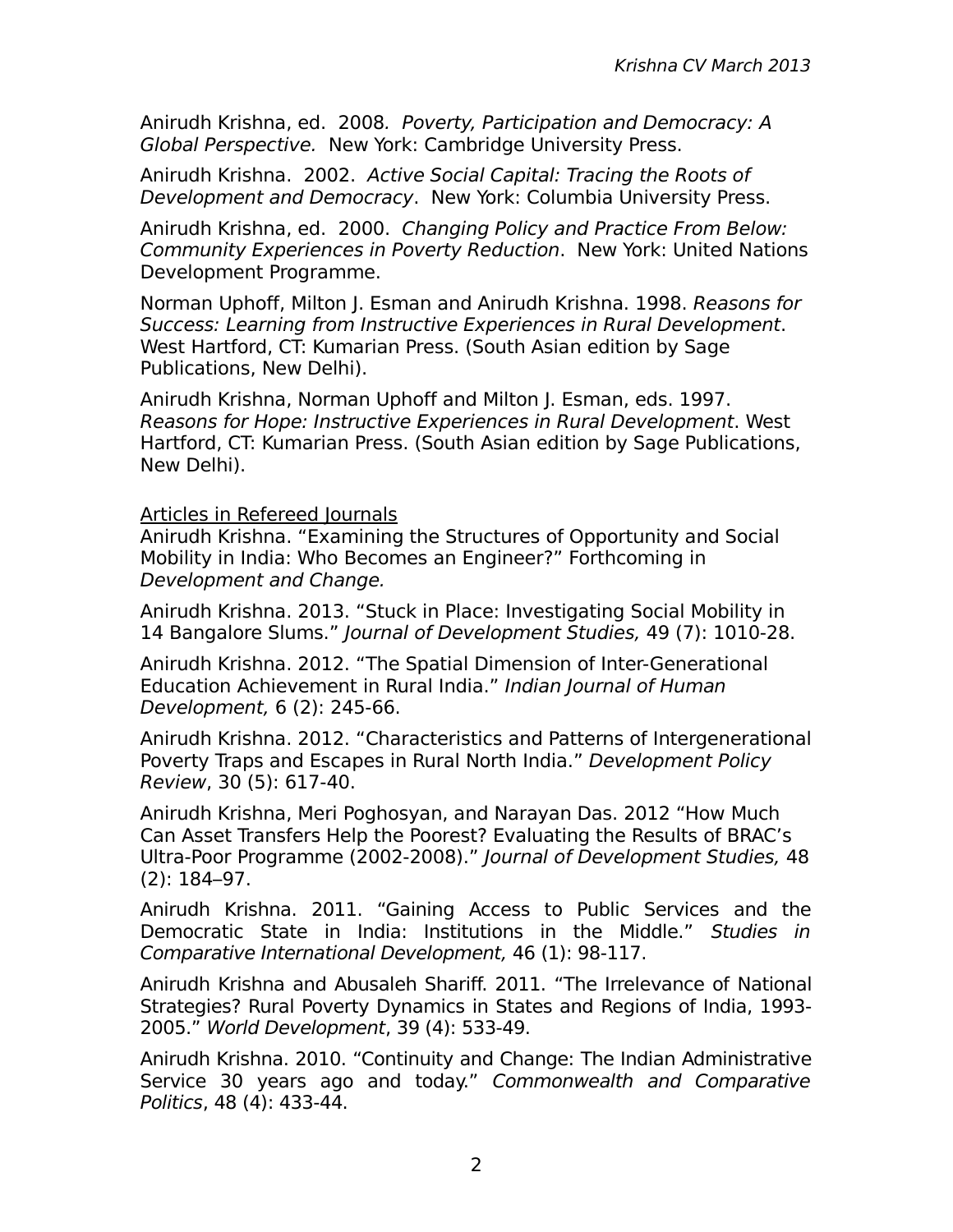Patricia Kristjanson, Anirudh Krishna, Nelson Mango, Nancy Johnson, and Maren Radeny. 2010. "Understanding Poverty Dynamics in Kenya." Journal of International Development, 22 (7): 978-96.

Anirudh Krishna. 2010. "Who Became Poor, Who Escaped Poverty, and Why? Developing and Using a Retrospective Methodology in Five Countries." Journal of Policy Analysis and Management, 29 (2): 351-72.

Anirudh Krishna. 2009. "Why Don't 'the Poor' Make Common Cause? The Importance of Subgroups." Journal of Development Studies, 45 (6): 1-19.

Anirudh Krishna and Jesse Lecy. 2008. "The Balance of All Things: Explaining Household Poverty Dynamics in 50 Villages of Gujarat, India" International Journal of Multiple Research Methods, 2 (2): 160-75.

. Anirudh Krishna and Jan Nederveen Pieterse. 2008. "Hierarchical Integration: The Dollar Economy and the Rupee Economy." Development and Change, 39 (2): 219-37.

Anirudh Krishna. 2007. "How Does Social Capital Grow? A Seven-Year Study of Villages in India." Journal of Politics, 69 (4): 941-56.

Kristjanson, Patricia, Krishna, Anirudh, Radeny, Maren, Kuan, Judith, Quilca, Gustavo, Sanchez-Urrelo, Alicia, and Leon-Velarde, C. 2007. "Poverty Dynamics and the Role of Livestock in the Peruvian Andes." Agricultural Systems, (94), 294-308.

Anirudh Krishna. 2007. "For Reducing Poverty Faster: Target Reasons before People." World Development, 35 (11): 1947-60.

Anirudh Krishna, Patricia Kristjanson, Judith Kuan, Gustavo Quilca, Maren Radeny, and Alicia Sanchez-Urrelo. 2006. "Fixing the Hole in the Bucket: Household Poverty Dynamics in Forty Communities of the Peruvian Andes." Development and Change, 37 (5), 997-1021.

Anirudh Krishna. 2006. "Poverty and Democratic Participation Reconsidered: Evidence from the Local Level in India." Comparative Politics, 38 (4), 439-58.

Anirudh Krishna. 2006. "Pathways Out of and Into Poverty in 36 Villages of Andhra Pradesh, India." World Development, 34 (2), 271-88.

Anirudh Krishna, Daniel Lumonya, Milissa Markiewicz, Firminus Mugumya, Agatha Kafuko, and Jonah Wegoye. 2006. "Escaping Poverty and Becoming Poor in 36 Villages of Central and Western Uganda." Journal of Development Studies, 42 (2), 346-70.

Anirudh Krishna, Mahesh Kapila, Mahendra Porwal, and Veerpal Singh. 2005. "Why Growth is Not Enough: Household Poverty Dynamics in Northeast Gujarat, India." Journal of Development Studies, 41 (7), 1163- 92. (Received the Dudley Seers Annual Memorial Prize for best article in Journal of Development Studies.)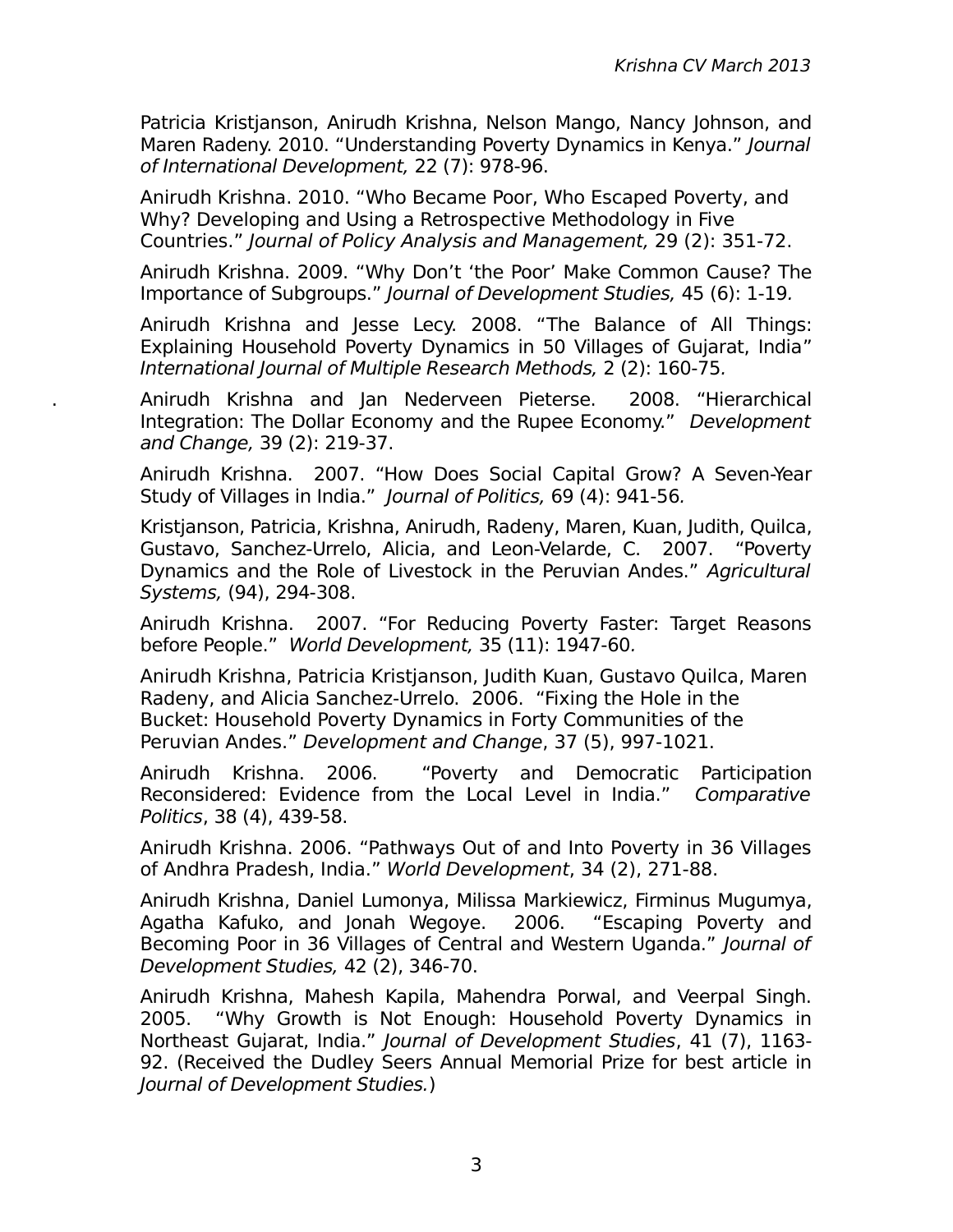Anirudh Krishna. 2004. "Understanding, Measuring and Utilizing Social Capital: Clarifying Concepts and Presenting a Field Application from India." Agricultural Systems, 82, 291-305.

Norman Uphoff and Anirudh Krishna. 2004. "Civil Society and Public Sector Institutions: More than a Zero-Sum Relationship." Public Administration and Development, 24, 357-72.

Anirudh Krishna, Patricia Kristjanson, Maren Radeny, and Wilson Nindo. 2004. "Escaping Poverty and Becoming Poor in Twenty Kenyan Villages." Journal of Human Development, 5 (2), 211- 26.

Anirudh Krishna. 2004. "Escaping Poverty and Becoming Poor: Who Gains, Who Loses, and Why? People's Assessments of Stability and Change in 35 North Indian Villages." World Development 32 (1), 121-36.

Anirudh Krishna. 2003. "What is Happening to Caste? A View from Some North Indian Villages." Journal of Asian Studies, 62 (4), 1171-93.

Anirudh Krishna. 2003. "Partnerships between Local Governments and Community-Based Organizations: Exploring the Scope for Synergy." Public Administration and Development, 23 (4), 361-71.

Anirudh Krishna. 2002. "Enhancing Political Participation in Democracies: What is the Role of Social Capital?" Comparative Political Studies, 35 (4), 437-60. (Received Best Article Award, American Political Science Association, Comparative Democratization, 2003.)

Anirudh Krishna. 2001. "Moving from the Stock of Social Capital to the Flow of Benefits: The Role of Agency." World Development, 29 (6), 925- 43, lead article.

Journal articles in the pipeline

Anirudh Krishna and Ankur Sarin. "Management Education in India: Avenue for Social Stratification or Social Mobility?" Submitted to Development Policy Review.

Anirudh Krishna and Gregory Schober. "The Gradient of Governance: Distance and Disenchantment in Rural India." Revised and resubmitted to Journal of Development Studies.

Anirudh Krishna. "Making it in India: Examining social mobility in three walks of life." Submitted to Economic and Political Weekly.

### Other published articles

Anirudh Krishna, "The Mixed News on Poverty." Current History, January 2013 (by invitation). Later summarized in the Wilson Quarterly, Spring 2013.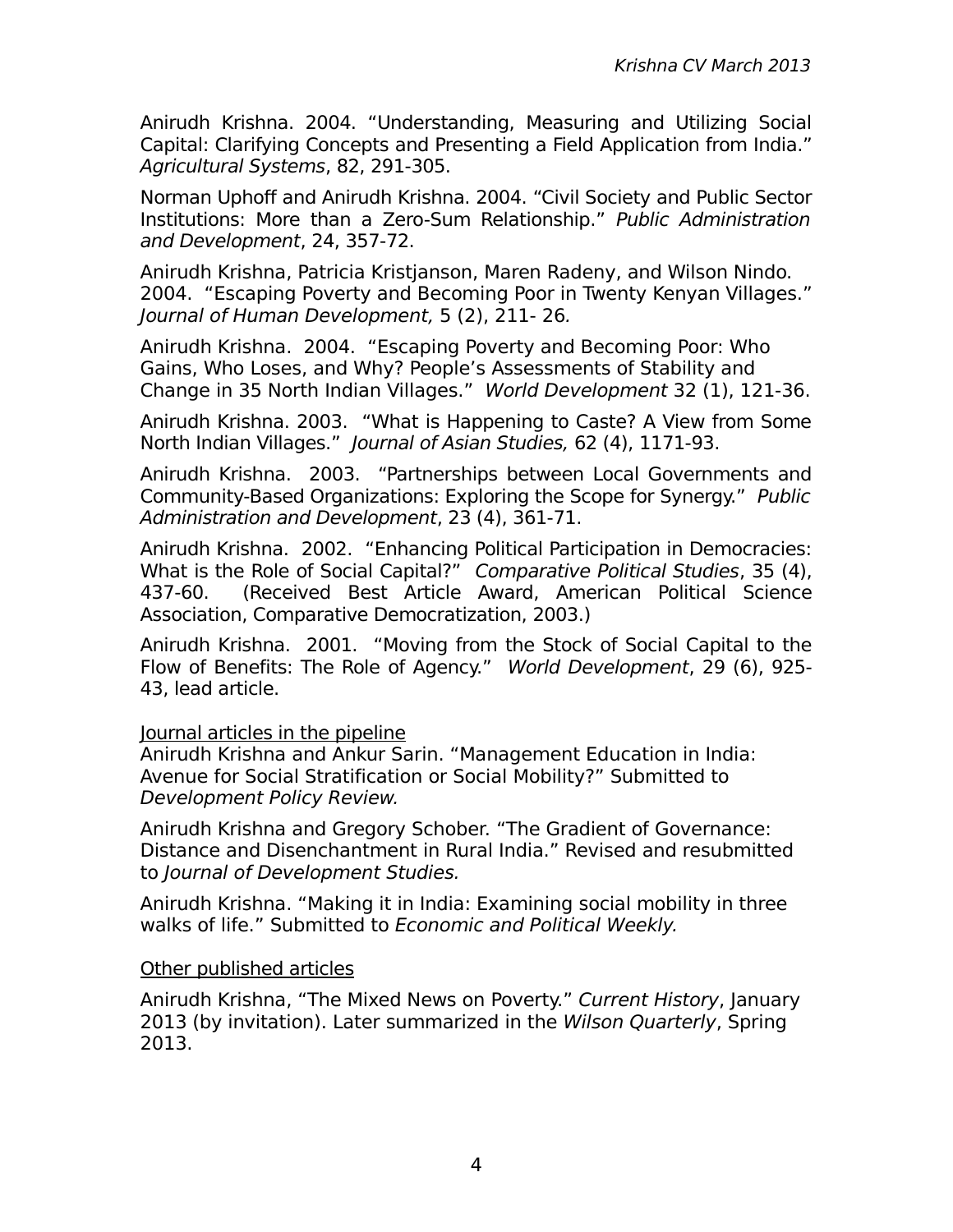Anirudh Krishna and Kripa Ananthpur. "Distance and Diseases: Spatial Health Disparities in Rural India." Millennial Asia, Inaugural Sage Issue, March 2013 (by invitation)

Anirudh Krishna. "Politics and Development at the Grassroots: Missing Links in the Institutional Chain." In Nicolas Van de Walle and Carol Lancaster, eds., Oxford Handbook on the Politics of Development, forthcoming.

Anirudh Krishna, "The Naya Netas: Informal Mediators of Government Services in Rural North India." In Melanie Cammett and Lauren Maclean, eds., The Politics of Non-State Social Welfare Provision in the Global South, Cornell University Press, forthcoming.

Anirudh Krishna, "The Resurgence of Poverty" (September 9, 2012) and "The Root of Poverty: Ruinous Health Care Costs" (October 26, 2012) at the online portal, Ideas for India [\(www.ideasforindia.in\)](http://www.ideasforindia.in/)

Anirudh Krishna. 2012. "Subjective and Objective Measures of Poverty: Utility and Pitfalls.' KfW-Development Research, No. 3, March 28.

Anirudh Krishna. 2012. "Seasonal Livelihoods." In Stephen Devereaux, Rachel Sabates-Wheeler, and Richard Longhurst, eds., Seasonality, Rural Livelihoods, and Development. London, UK: Earthscan.

Anirudh Krishna and Devendra Bajpai. 2011. "Lineal Spread and Radial Dissipation: Experiencing Growth in Rural India, 1993-2005." Economic and Political Weekly, 46, September 17, pp. 44-51.

Anirudh Krishna. 2011. "Poverty Knowledge and Poverty Action in India." In Akhil Gupta and K. Sivaramakrishnan, eds., The State in India after Liberalization: Inter-disciplinary Perspectives. New York: Routledge

Anirudh Krishna. 2010. "Dealing with a Distant State: The Evolving Nature of Local Politics in India." In Niraja Gopal Jayal and Pratap Bhanu Mehta, eds., Oxford Companion to Politics in India. Oxford, UK: Oxford University Press.

Anirudh Krishna. 2009. "Subjective Assessments, Participatory Methods and Poverty Dynamics: The Stages of Progress Method." In Tony Addison, David Hulme, and Ravi Kanbur, eds., Poverty Dynamics: Interdisciplinary Perspectives. Oxford, UK: Oxford University Press.

Anirudh Krishna. 2009. "Are More People Becoming Vulnerable to Poverty? Evidence from Grassroots Investigations in Five Countries." In Boike Rehbein and Jan Nederveen Pieterse, eds., Globalization and Emerging Societies. New York: Palgrave Macmillan.

Anirudh Krishna. 2009. "The Dynamics of Poverty: Why Don't "the Poor" Act Collectively?" In Joachim von Braun, Ruth Vargas-Hill, and Rajul Pandya-Lorch, eds., The Poorest and Hungry: Assessments, Analyses, and Actions. Washington, DC: International Food Policy Research Institute.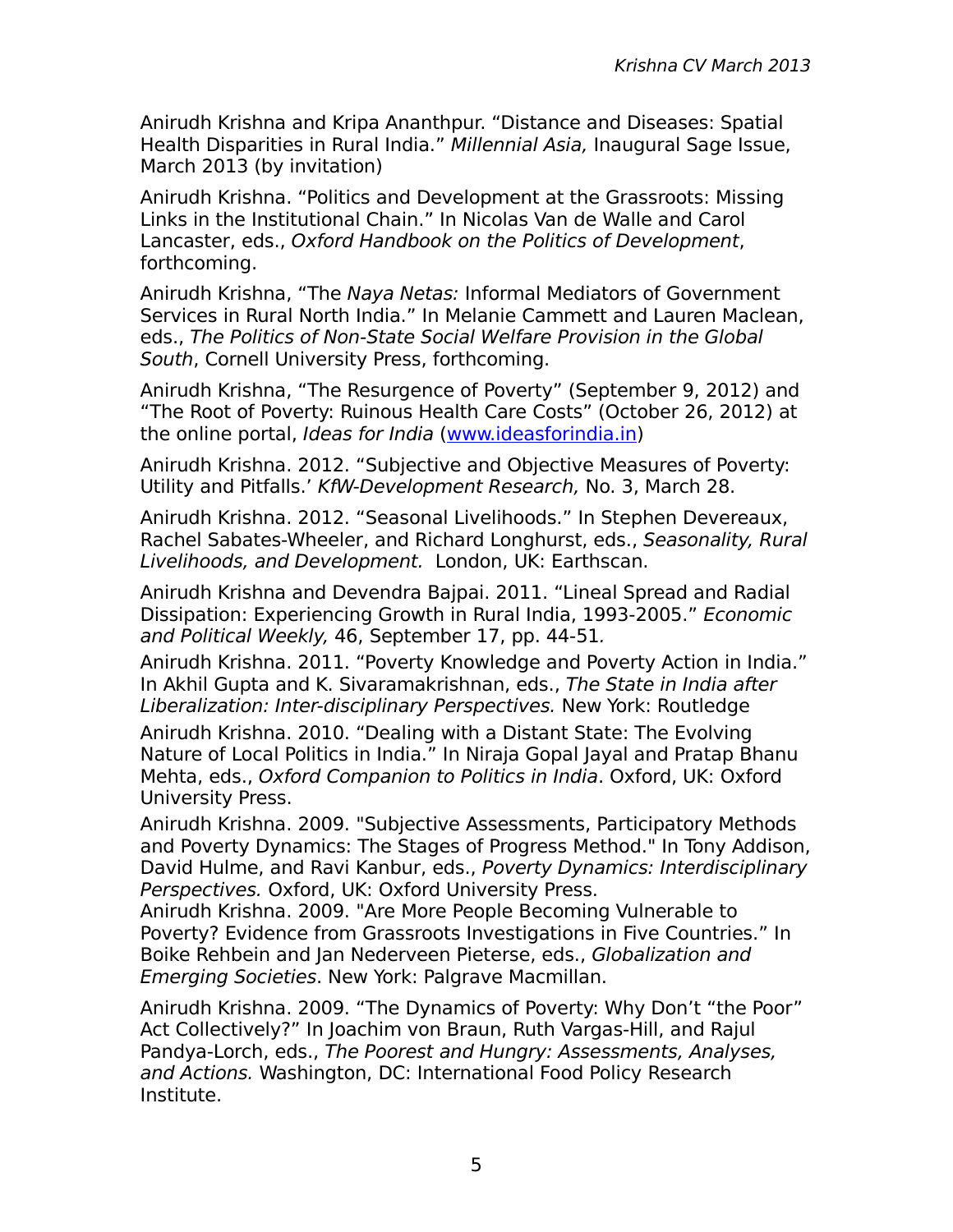Kripa Ananthpur and Anirudh Krishna. 2009. "Formal Perceptions of Informal Justice." In Amita Singh and Nasir Aslam Zahid, eds., Strengthening Governance through Access to Justice. New Delhi: PHI Learning Pvt Ltd.

Anirudh Krishna. 2008. "Introduction: Poor People and Democracy." In Anirudh Krishna, ed., Poverty, Participation and Democracy: A Global Perspective, Cambridge University Press.

Anirudh Krishna. 2008. "Do Poor People Care Less for Democracy? Testing Individual-Level Assumptions with Individual-Level Data from India." In Anirudh Krishna, ed., Poverty, Participation and Democracy: A Global Perspective, Cambridge University Press.

Anirudh Krishna and J.A. Booth. 2008. "Conclusion: Implications for Policy and Research." In Anirudh Krishna, ed., Poverty, Participation and Democracy: A Global Perspective, Cambridge University Press.

Anirudh Krishna. 2008. "Social Capital and Economic Development." In Dario Castiglione, Jan van Deth and Guglielmo Wolleb, eds., Handbook of Social Capital, Oxford University Press.

Anirudh Krishna and Eric Haglund. 2008. "Why do Some Countries Win More Olympic Medals? Lessons for Social Mobility and Poverty Reduction."." Economic and Political Weekly 43: 143-51.

Anirudh Krishna. 2007. "Poverty and Health: Defeating Poverty by Reducing Its Creation." Development, 50 (2), 50th Anniversary Special Issue, 63-69.

Anirudh Krishna. 2007. "The Dynamics of Poverty: Why Don't "the Poor" Act Collectively?" 2020 Focus Brief on the World's Poor and Hungry People. Washington, DC: IFPRI

Anirudh Krishna. 2007. "Poverty Knowledge and Poverty Action in India." In Deepa Narayan and Patti Petesch, eds., Unleashing the Economic and Social Mobility of the Poor, Palgrave McMillan.

Anirudh Krishna. 2007. "Politics in the Middle." In Herbert Kitschelt and Steven Wilkinson, eds., Patrons, Clients, and Politics. Cambridge, UK: Cambridge University Press.

Anirudh Krishna. 2007. "The Conundrum of Services: Why Services are Crucial for Making Service Provision Better." In Shantayanan Devarajan and Ingrid Widlund, eds., The Politics of Service Delivery in Democracies: Better Access for the Poor. Stockholm: Ministry of Foreign Affairs.

Anirudh Krishna. 2007. "The Stages-of-Progress Methodology and Results from Five Countries." In Carolina Moser, ed., Reducing Global Poverty: The Case for Asset Accumulation. Washington, DC: Brookings Institution Press.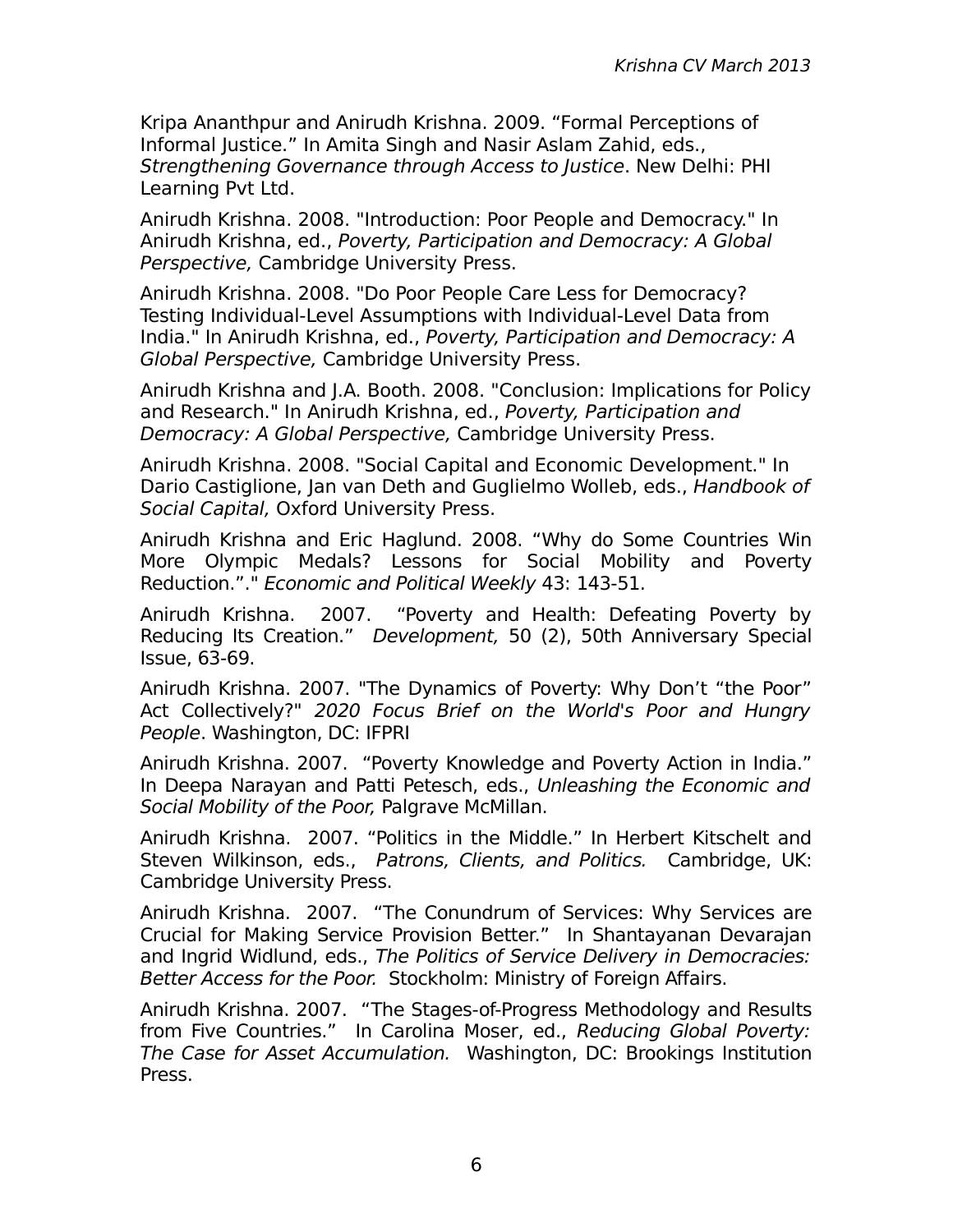Anirudh Krishna. 2007. "Mobilizing Social Capital: Community Responses to Globalization." In Dennis Rondinelli and John Hefron, eds., Globalization and Change in Asia. Boulder: Lynne Rienner. Publishers.

Anirudh Krishna. 2006. "Reversal of Fortune: Why Preventing Poverty Beats Curing it." Foreign Policy, May/June.

Anirudh Krishna and Vijay Brihmadesam. 2006. "What Does it Take to Become a Software Engineer? Educated Parents, Information Networks, and Upward Mobility in India." Economic and Political Weekly, Bombay, India, July 29.

Anirudh Krishna. 2005. "Are Villagers Ready for Decentralization?" In L.C. Jain, ed., Decentralization and Local Governance. New Delhi: Orient Longman.

Anirudh Krishna, Mahesh Kapila, Sharad Pathak, Mahendra Porwal, Kiranpal Singh, and Veerpal Singh. 2004. "Falling Into Poverty in Andhra Pradesh Villages: Why Poverty Avoidance Policies are Needed." Economic and Political Weekly, Bombay, India, July 17.

Anirudh Krishna. 2004. "Putting Social Capital to Work: Agency and Development." In Per Selle and Sanjeev Prakash (eds.), Investigating Social Capital: Comparative Perspectives on Civil Society, Participation and Governance. New Delhi: Sage Publications.

Anirudh Krishna, Mahesh Kapila, Mahendra Porwal, and Veerpal Singh. 2003. "Falling Into Poverty in a High-Growth State: Escaping Poverty and Becoming Poor in Twenty Gujarat Villages." Economic and Political Weekly, Bombay, India, December 6.

Anirudh Krishna. 2003. "Falling Into Poverty: The Other Side of Poverty Reduction." Economic and Political Weekly, Bombay, India, February 8.

Anirudh Krishna. 2003. "Global Truths and Local Realities: Traditional Institutions in a Modern World." In Surjit Singh and Varsha Joshi, eds., Institutions and Social Change. New Delhi: Rawat Publications.

Anirudh Krishna and Norman Uphoff. 2002. "Mapping And Measuring Social Capital," in Christian Grootaert and Thierry van Bastelaer, eds., The Role of Social Capital in Development: An Empirical Assessment. New York: Cambridge University Press.

Ruth Alsop, Anirudh Krishna, and Disa Sjoblom. 2001. "Inclusion and Local Elected Governments: The Panchayat Raj System in India," Social Development Papers No. 37, Environmentally and Socially Sustainable Development Network, The World Bank.

Anirudh Krishna. 2001. "Social Factors in Sustainable Land-Use Management." In Nico Heerink, Herman van Keulen & Marijke Kuiper (eds.) Economic Policy and Sustainable Land Use in LDC: Recent Advances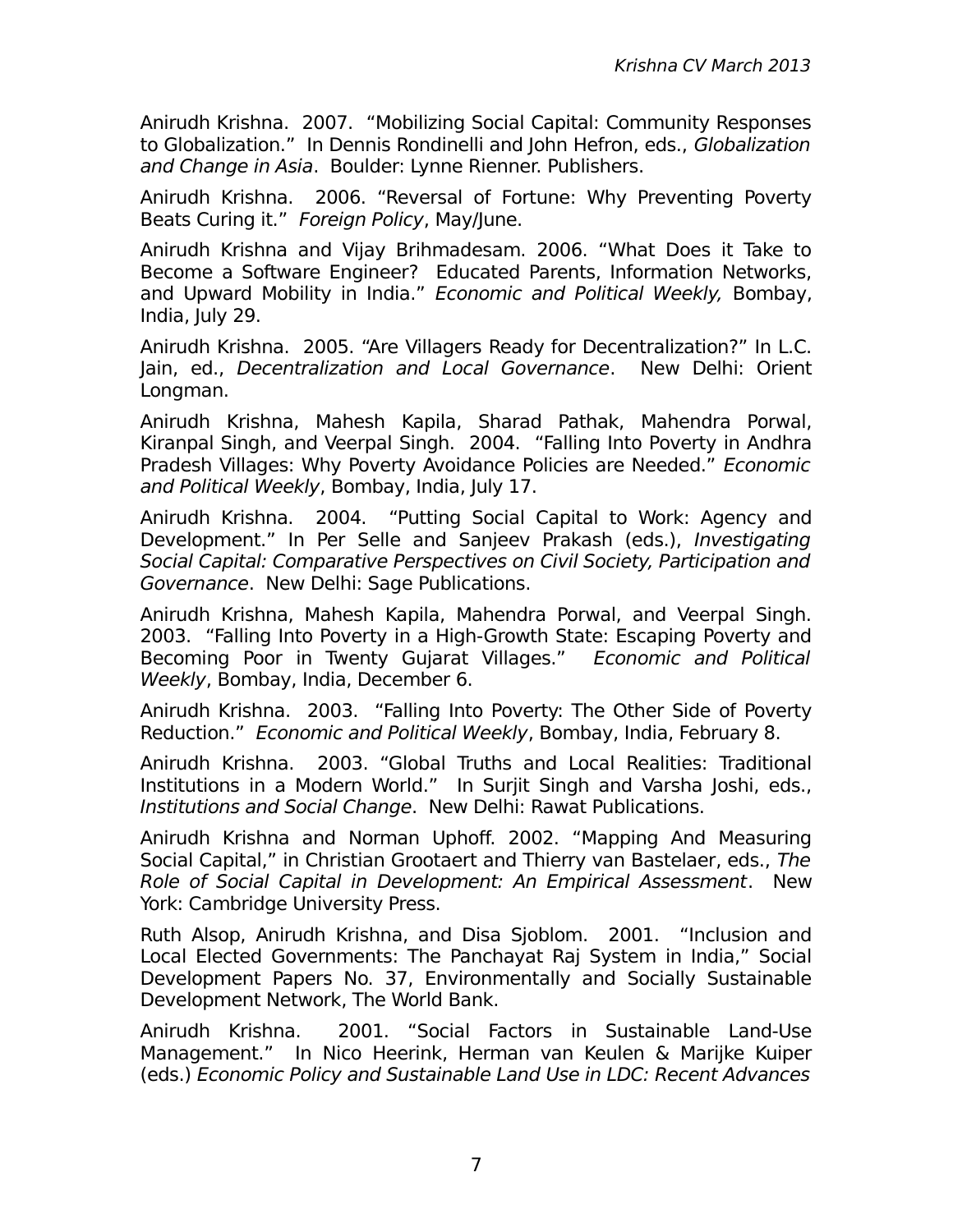in Quantitative Analysis for Developing Countries. Heidelberg and New York: Physica-Verlag.

Anirudh Krishna. 2000. "Creating and Harnessing Social Capital." In Partha Dasgupta and Ismail Serageldin, eds., Social Capital: A Multifaceted Perspective. Washington, DC: The World Bank.

Anirudh Krishna and Elizabeth Shrader. 2000. "Cross-Cultural Measures of Social Capital: A Tool and Results from India and Panama." Social Capital Initiative Working Paper No. 21, Social Development Department, The World Bank, 2000. (Reprinted as "The Social Capital Assessment Tool: Design and Implementation" in Christian Grootaert and Thierry van Bastelaer, eds., Understanding and Measuring Social Capital: A Multidisciplinary Tool for Practitioners. Washington, DC: The World Bank, 2002.)

Anirudh Krishna. 1999. "Large-Scale Government Programmes: Watershed Development in Rajasthan, India." In Fiona Hinchcliffe, John Thompson, Jules Pretty, Irene Guijt, and Parmesh Shah, eds., Fertile Ground: The Impacts of Participatory Watershed Management. London, UK: Intermediate Technology Publications.

Anirudh Krishna and T.P. Ramarao. 1995. "Computerization of Land Records." In B.N. Yugandhar and P.S. Datta, eds., Land Reforms in India, Volume 2. New Delhi: Sage Publications.

### Book Reviews

"Rich Financial Lives of Poor People." Review of Portfolios of the Poor: How the World's Pooor Live on \$2 a Day, by Daryl Collins, Jonathan Morduch, Stuart Rutherford, and Orlando Ruthven (Princeton University Press, 2009), Science, 326 (5960), 18 December 2009, 1634-5.

The Dubious Link: Civic Engagement and Democratization, by Ariel C. Armony (Stanford University Press, 2004), Perspectives in Politics, 3 (2), June 2005, 390-92.

Globalization and Nationalism: The Changing Balance in India's Economic Policy, 1950-2000, by Baldev Raj Nayar (Sage Publications, 2001), Journal of Commonwealth and Comparative Politics, 40 (1), March 2002, 112-13.

### Reviewer

National Science Foundation, Social Science Research Council, Economic and Social Research Council, DFID/UK, Cambridge University Press, Columbia University Press, Indiana University Press, Duke University Press, Oxford University Press, Routledge, Rowman and Littlefield, Agriculture, American Journal of Political Science, American Political Science Review, American Sociological Review, Economy and Society, Ecosystems and Environment Journal, Asian Survey, Comparative Politics, Comparative Political Studies, Commonwealth and Comparative Politics, Development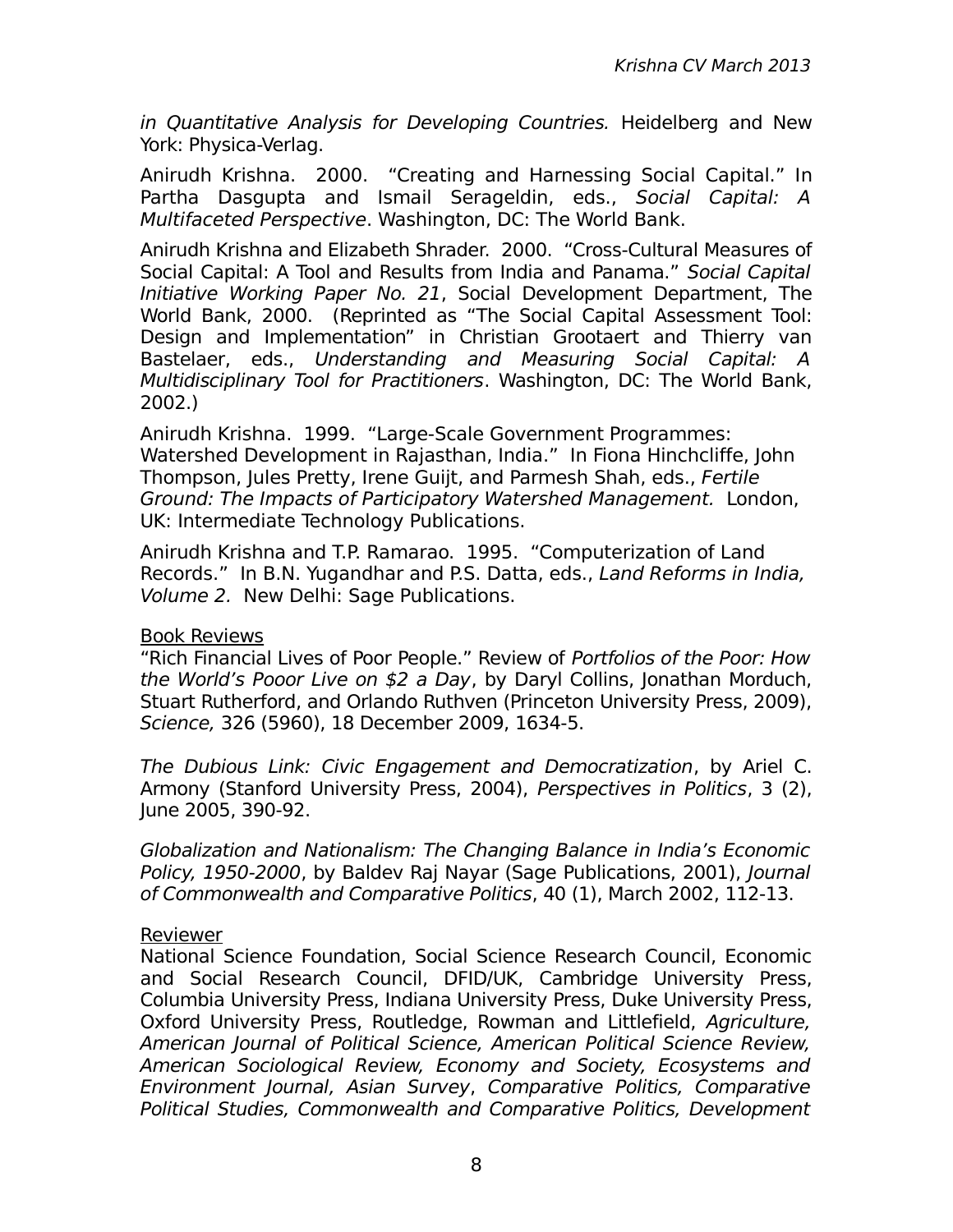and Change, European Journal of Political Research, Journal of Asian Studies, Journal of Development Studies, Journal of Politics, Public Administration and Development, Public Administration Review, Quarterly Review of Economics and Finance, Review of Development Economics, Review of Income and Wealth, Science, Social Science Quarterly, Theory and Society, World Development, World Politics.

### **Invited Lectures, Conferences, and Seminars** (last six years)

September 8-10, 2013.International workshop on "Living in Low-income Urban Settlements in an Era of Climate Change," organized by the Brooks World Poverty Institute and the University of Manchester, UK (Plenary speaker and paper presenter).

August 2-3, 2013. International Conference on Law, Governance and Development (Right to Welfare), Azim Premji University, Bangalore, India (invited speaker)

March 14, 2013. Inaugural Duke-IIMU Research Presentation Series, Indian Institute of Management, Udaipur, India: "Which India will you be in? Depends on where you were born."

December 12-13, 2012. International Policy Workshop on Managing Risk for Development in preparation for World Development Report 2014. World Bank and German Federal Ministry for Economic Cooperation and Development, Berlin, Germany (invited speaker)

October 24, 2012. World View: Global Issues, Global Solutions. University of North Carolina, Chapel Hill (invited speaker)

October 10, 2012. The Manchester Poverty Masterclass: Stages of Progress and Poverty Dynamics, Brooks World Poverty Institute and the Institute for Development Policy and Management, University of Manchester, UK.

August 3, 2012. Keynote Speaker. China India Insights Conference, Yale School of Management, Yale University, New Haven

July 18, 2012. Aspiring Minds and Gurgaon Chamber of Commerce, India (public lecture)

July 6-8, 2012. Workshop on New Spatialities and Labour, Indira Gandhi Institute for Development Research and Institute for Human Development, Mumbai (invited speaker)

May 22, 2012. KfW Entwicklungsbank, Frankfurt, Germany (invited lecture)

May 21, 2012. Center for Area Studies, Freie Universitat, Berlin, Germany (invited lecture)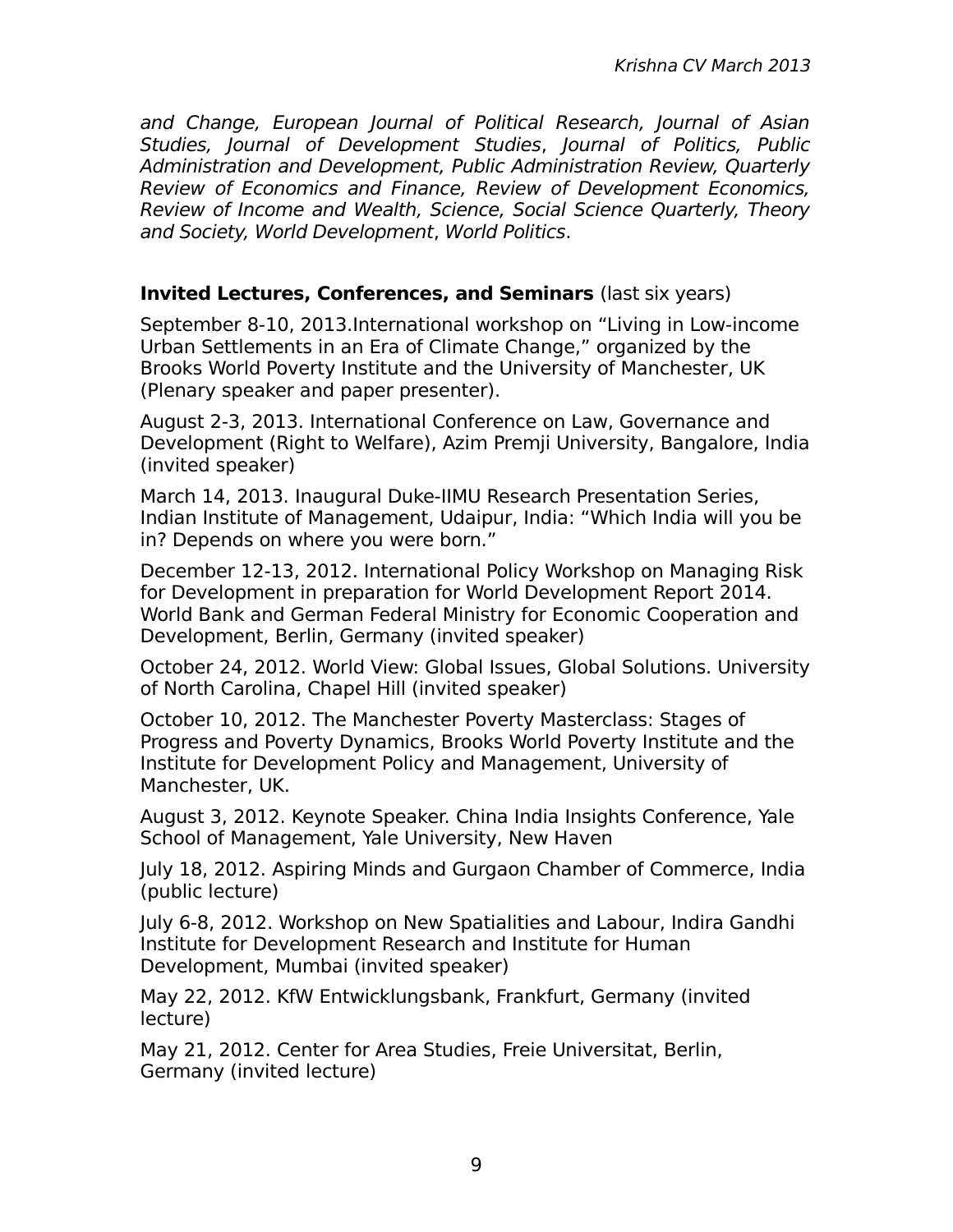May 15, 2012. Center for Peace and Conflict Research, Uppsala, Sweden (invited lecture)

March 22-23, 2012. Conference on Migration, Informal Work, and Urban Poverty: Interdisciplinary Exploration, Institute for Social and Economic Change (ISEC), Bangalore, (invited speaker)

January 26, 2012. Uppsala Forum, Uppsala University, Sweden (public lecture)

October 26, 2011. Oak Institute Annual Lecture, Colby College, Waterville, ME (invited lecture)

September 22, 2011. Gillings School of Public Health, University of North Carolina, Chapel Hill, NC (invited lecture)

September 8, 2011. Poverty Reduction, Equity and Growth Network (PEGNet) Conference on Poor Countries, Poor People and the New Global Players**,** German Institute of Global and Area Studies, Hamburg, Germany (invited speaker)

May 26, 2011. Swedish International Development Agency (SIDA), Stockholm, Sweden (invited presentation)

May 16-28, 2011. Visiting Professor, Quality of Governance Institute, Gothenburg University, Sweden (two invited talks)

May 10, 2011. Keynote speaker. Equity in Health: Ensuring Access, Increasing Use. CORE Group Meeting, Baltimore, MD.

April 29-May 1, 2011. Urban India Conference, Yale University (invited speaker)

March 25-26, 2011. Workshop on Social Transformation: Karmbhoomi, Sangharsh aur Sambhavnaayein, Seva Mandir, Udaipur, India (invited speaker)

January 7, 2011. Workshop on Panchayat Extension to Scheduled Areas, Ministry of Rural Development, Government of India and Mohanlal Sukhadia University, Udaipur, India (invited speaker)

October 11-12, 2010. Overseas Development Institute, London, UK, Roundtable on asset inheritance and intergenerational transmission of poverty (paper presenter)

September 20, 2010. National Public Radio (invited to comment on the new census numbers that show rising poverty in the United States)

September 8-10, 2010. Chronic Poverty Research Centre, Manchester, UK, conference on "Ten Years of War against Poverty: What Have We Learned Since 2000 and What Should We Do, 2010-2020?" (paper presenter and panelist)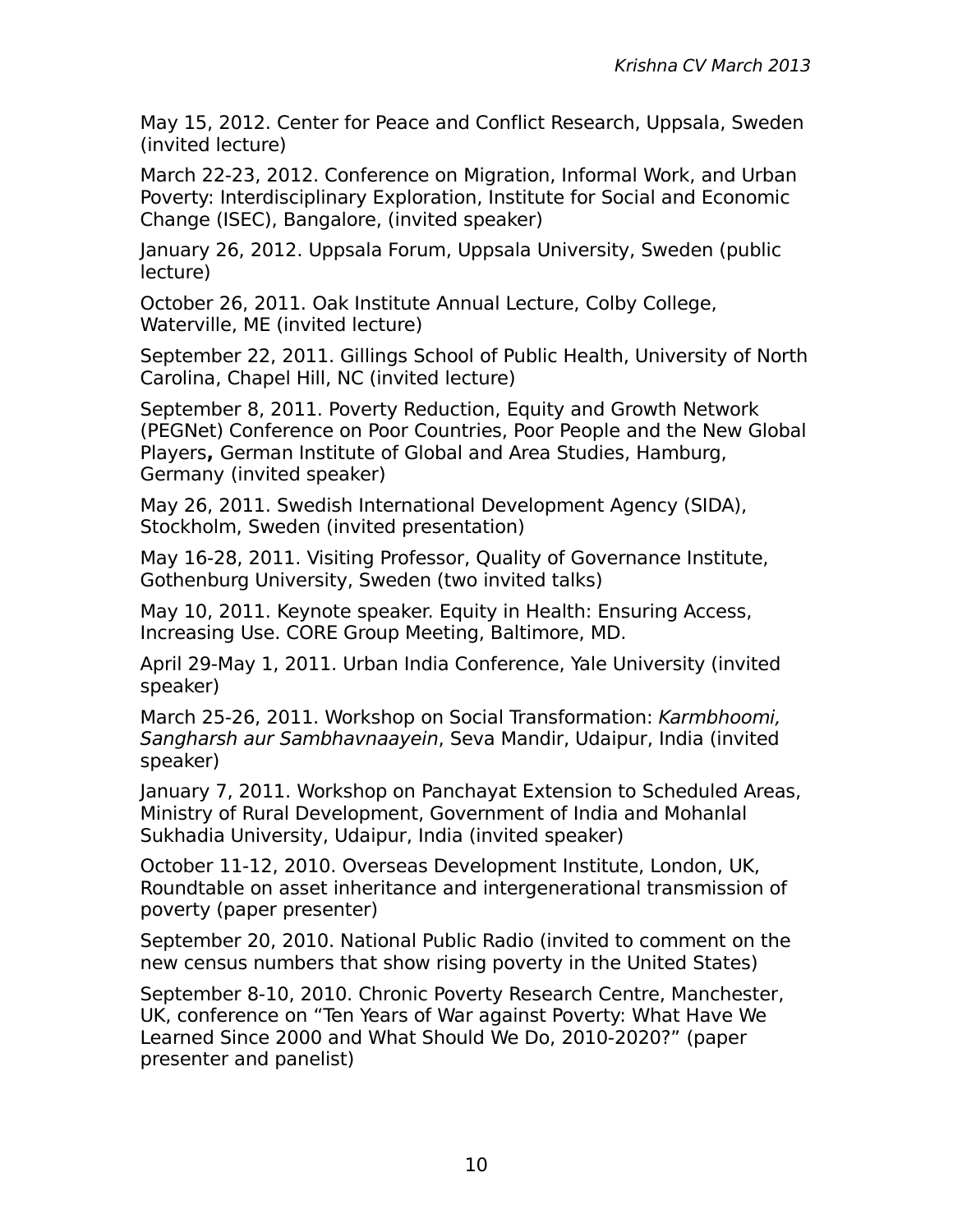August 3, 2010. Institute of Rural Management, Anand, India (invited lecture)

July 20, 2010. Mohanlal Sukhadia University, Udaipur, India (invited lecture)

June 4-5, 2010: Johan Skytte International Development Manuscript Workshop, Uppsala University, Sweden (invited discussant).

June 1, 2010: Institute of Development Studies, University of Sussex, UK (invited lecture)

April 30, 2010. Invited discussant. Social Impact Evaluation Workshop Columbia University and International Initiative for Impact Evaluation, New York

April 28, 2010. Jessica Roy Memorial Lecture, University of California, Santa Cruz.

March 9, 2010. Invited lecture: United States Agency for International Development (USAID), Washington DC.

March 8, 2010. Invited expert: "Poor People and Democracy." Workshop on Making USAID Democratic Governance Programs more Responsive to the Poor, United States Agency for International Development (USAID), Washington DC.

March 5, 2010. United Nations Challenge Program on Climate Change, Agriculture, and Food Security, Washington, DC.

November 16-17, 2009. Keynote speaker: Conference on Institutions, Behavior and the Escape from Persistent Poverty, Cornell University.

September 21, 2009. Indiana University (invited lecture)

June 19, 2009. Annual Harish Chandra Mathur Memorial Lecture, HCM Rajasthan Institute of Public Administration, Jaipur, India.

May 8-9, 2009. Harvard University. International Conference on the Politics of Non-State Welfare Provision

May 7, 2009. SAIS, Johns Hopkins University. "Building a Civic Literacy Index for India"

April 21, 2009. University of North Carolina, Chapel Hill (invited lecture)

April 14, 2009. University of North Carolina, Greensboro (invited lecture)

October 16, 2008. Yale University, South Asia Program (invited lecture)

May 25, 2008. University of Oslo, Norway (invited lecture)

May 05, 2008. Danish Institute for International Studies, Copenhagen (invited lecture)

March 27, 2008. Växjö University, Sweden (invited lecture)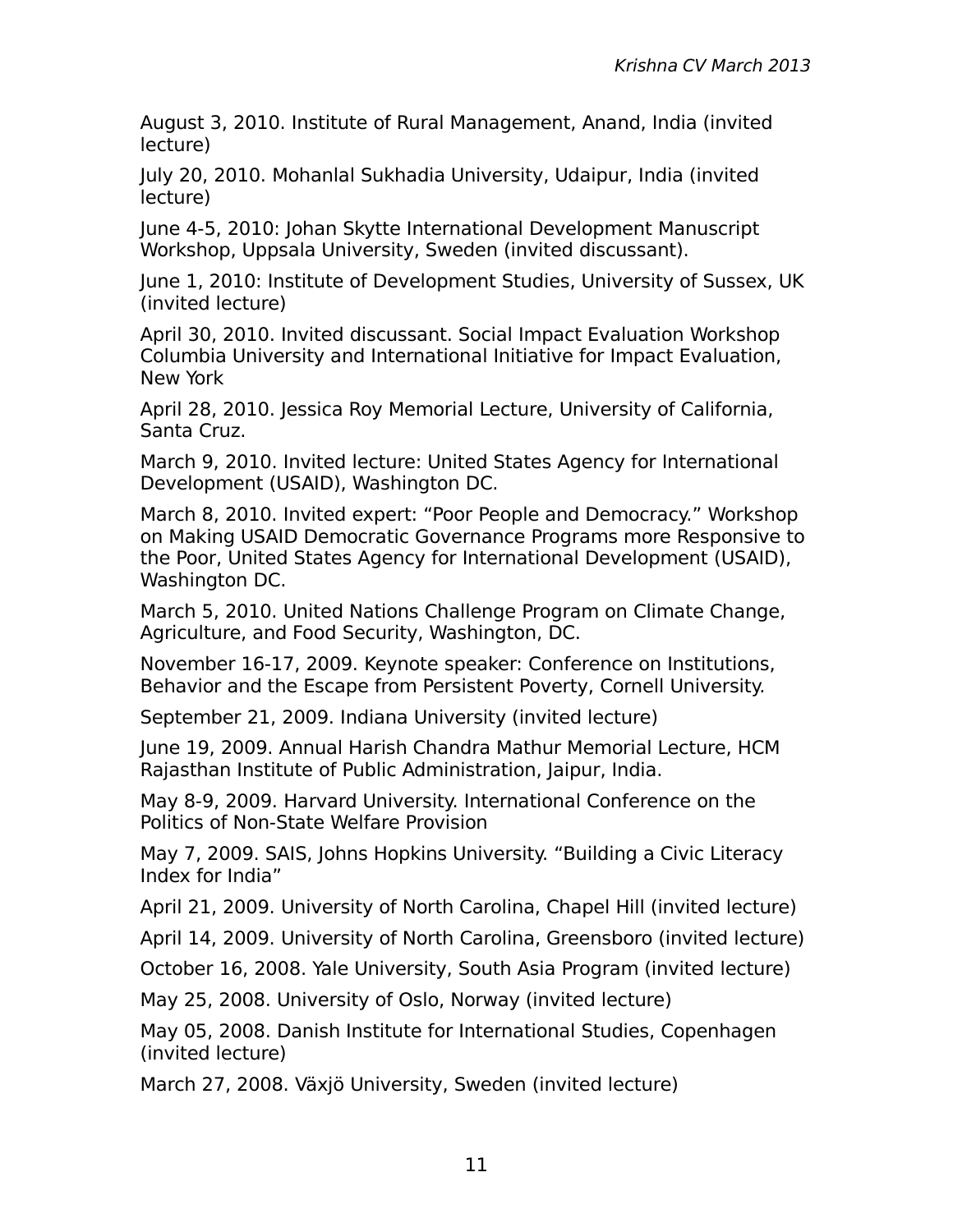February 22, 2008. Global Economic Governance, Oxford University, UK (invited lecture)

February 19, 2008. Quality of Governance Institute, Gothenburg University, Sweden (invited lecture)

February 01, 2008. Institute of Social Studies, The Hague, Netherlands (invited lecture)

December 15-16, 2007. Keynote speaker: International Conference on Information and Communication Technologies and Development (ICTD 2007), Bangalore, India

October 17-19, 2007. International Conference on Taking Action for the World's Poor and Hungry People, Beijing (invited lecture)

May 24-25, 2007. FDRI/Berkeley Conference on Indian Democracy, University of California, Berkeley

April 27, 2007. University of Illinois, Urbana-Champaign, Transnational Sociology Seminar (invited lecture)

April 25, 2007. International Food Policy Research Institute, Washington, DC (invited lecture)

December 8, 2006. Inaugural Krishna Raj Memorial Lecture on Contemporary Issues in Health and Social Sciences, Mumbai

# **University and Department Responsibilities**

Associate Dean for International Academic Programs, Sanford School of Public Policy, 2010-current.

Built two new programs:

(A) Academic Collaboration with the Indian Institute of Management, Udaipur (India), signed by the Sanford School in July 2012, acting on behalf of Duke University. Also involving ten NGOs, and supported by a budget of more than \$500,000, shared equally on both sides, this program promotes collaborative research projects; establishes a Summer School for future leaders in international development; and sponsors faculty and student exchanges. Five collaborative research projects have been approved for funding. The Summer School will commence operations in 2014 with a pilot program in the summer of 2013.

(B) India Summer Internships program, commenced in 2012 with nine students (graduate and undergraduate) and expanded in 2013 to 18 students, with connections to more than 20 civil society and other socially-oriented organizations in India, helps establish a framework for future programs in India.

Program Director, India: Global Semester Abroad (India/China), 2009- 2013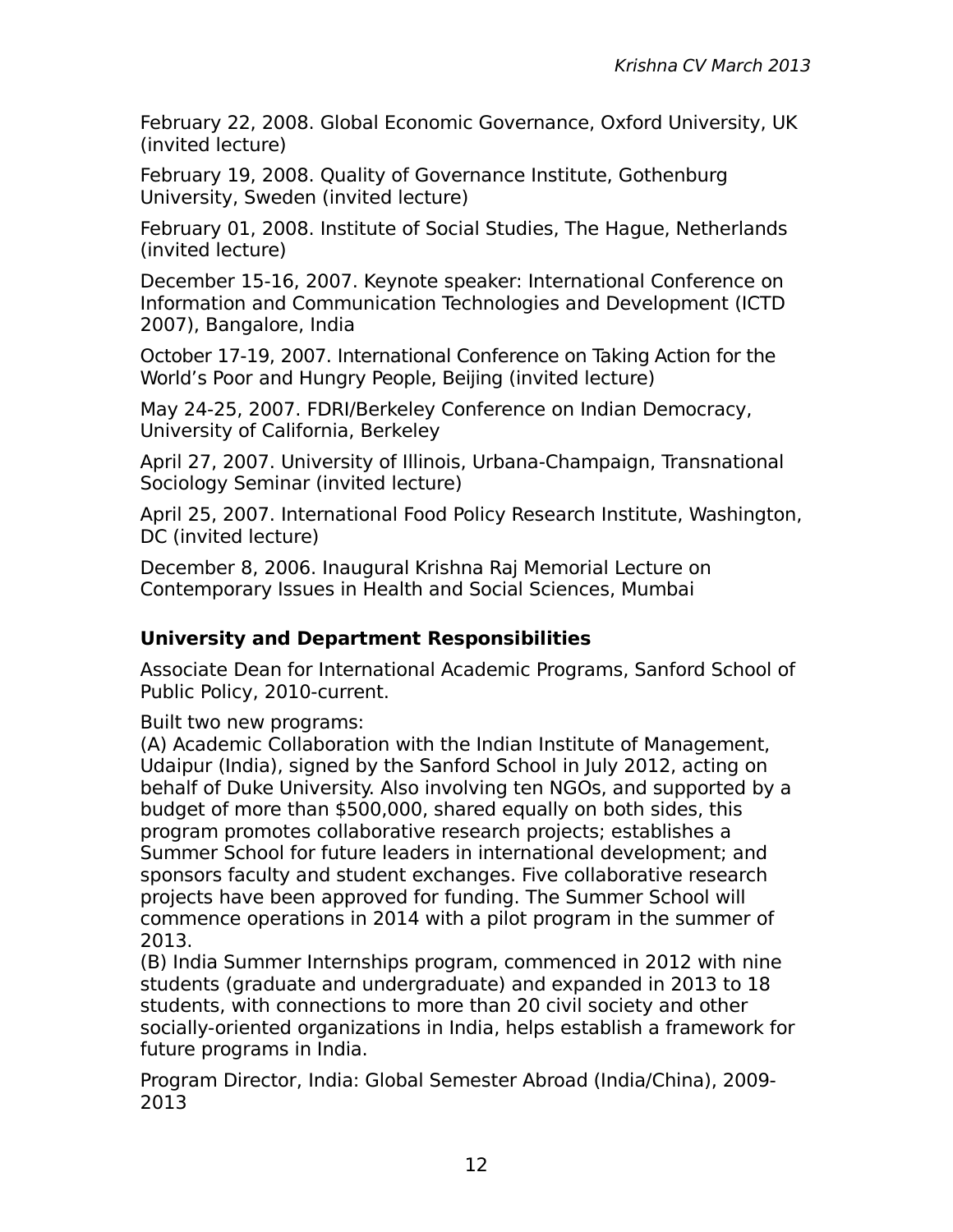Member, Title VI/ Mellon Center Partnership Committee, 2012-current

Member, Steering Committee, Duke Human Rights Center, 2006-2010

Co-Organizer: Conference on Poverty, Inequality, and the State. North Carolina Center for South Asia Studies, January 11-13, 2008.

Helped bid for and later organize the training program for officials of the Indian Administrative Service (2007-2009)

Co-Organizer (with Karen Remmer): Workshop on Poverty and Democracy, Duke University, February 17-18, 2006.

Member, International Affairs Committee, Duke University, 2000-2001 and 2001-2002

Co-Convener (with Nan Lin), Multi-Disciplinary Social Capital Workshop, Duke University, 2002-2003

Co-Convener (with Robert Keohane): Globalization and Equity Seminar series, Duke University, 2001-02

Ph.D. Admissions Committee, Sanford Institute for Public Policy, Duke University, 2006, 2008

MPP Admissions Committee, Sanford Institute for Public Policy, Duke University, 2001, 2002, 2003, 2005, 2009

Member Faculty Search Committees, Sanford Institute for Public Policy, Duke University, 2001, 2002, 2005, 2009

Member: Fulbright review board, 2002 and 2003

Faculty Associate and mentor, Hart Fellowship Program, 2003, 2004, and 2005, 2008, 2009, 2010

Member, Review Committee, Undergraduate Overseas Summer Research Awards, 2005

### **Policy Advice, Collaborative Research, and External Academic Engagements**

**International Food Policy Research Institute (2010-current): Member of External Advisory Council for Evaluating the** Impacts of Agricultural Development Programming on Gender Inequalities, Asset Disparities, and Rural Livelihoods.

Janalakshmi, Bangalore, India (2009-ongoing): Collaborative research on slum communities, migration, and microfinance.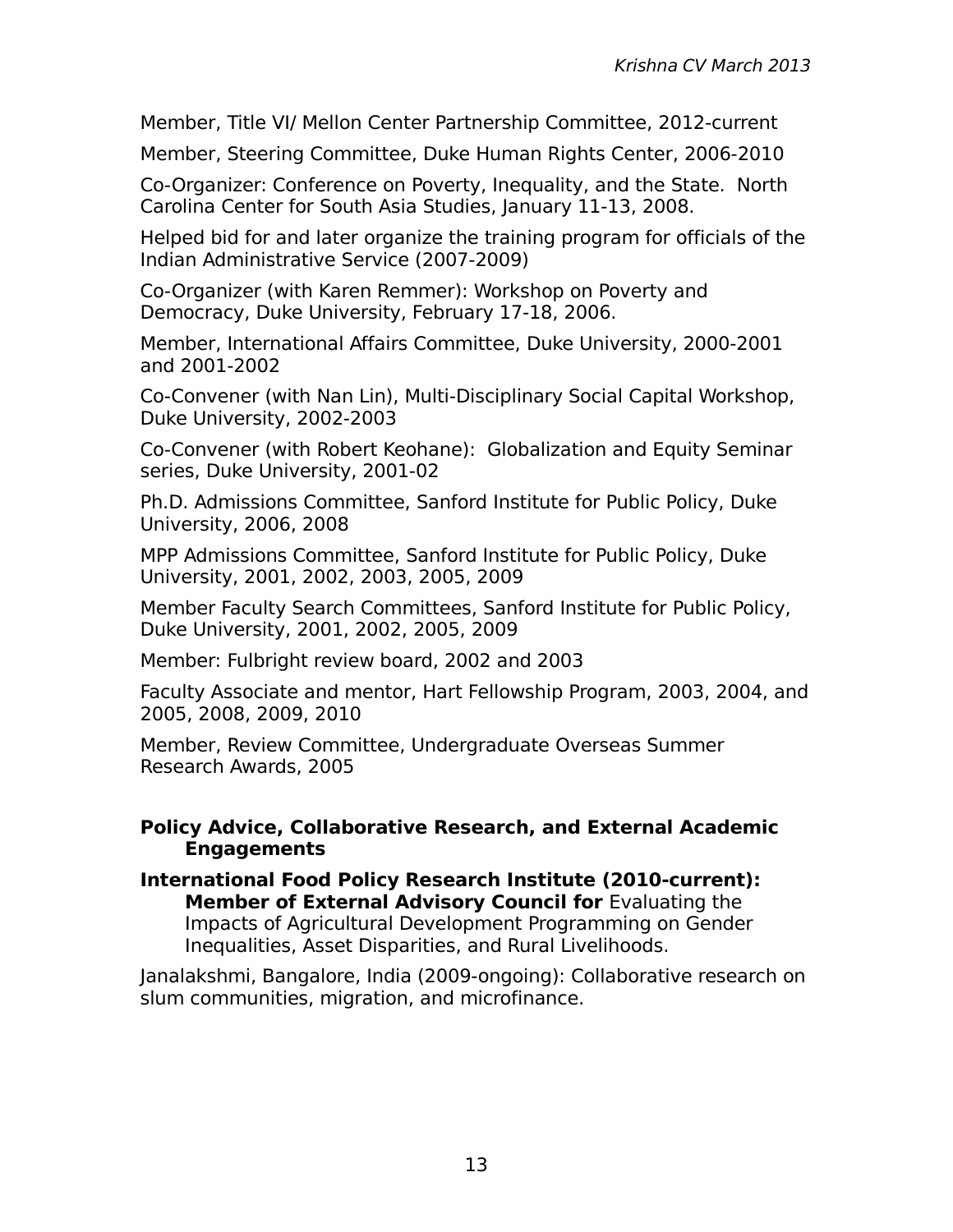### **BRAC, Bangladesh (2008). Collaborative evaluation of BRAC's program to asset the poorest people through transferring productive assets and imparting skills.**

Adviser, International Livestock Research Institute and Government of Kenya, Livelihood Zones and Poverty Reduction, 2005-07

### **SEWA, India (2005): Identifying the Poorest and Targeting Development Benefits More Effectively**

Adviser, United Nations Poverty Reduction Network, 2004-06

Seva Mandir, India (2004-06): Social Capital, Poverty and Democracy at the Grassroots: An examination of 71 village communities in Rajasthan.

External Reviewer: University of Georgia, Global Project on Nature, Wealth and Power, August 2004.

External Reviewer, Center for the Future State, Institute of Development Studies at the University of Sussex, UK, 2004

DISHA, Andhra Pradesh, India (2004): Poverty and Democracy: An examination in 35 communities.

CARE and CIP, Peru (2003-04): Examining Poverty Dynamics in 40 Communities of Cajamarca and Puno.

Makerere University, Uganda (2003-04): Household Poverty Dynamics in 36 Communities of Central and Western regions.

SARATHI, Gujarat, India (2003): Household Poverty Dynamics in 36 Communities.

### **World Bank (2003): Understanding and Measuring Empowerment**

CHITRA, Rajasthan, India (2002): Developing and Testing the Stages-of-Progress Methodology in 35 villages of Rajasthan.

Editorial Board: Public Administration and Development, 2002-2005

ILRI, Kenya (2002): Household Poverty Dynamics in 20 Communities of Western Kenya

Member, Selection Committee, American Institute for Indian Studies, 2001-2003.

World Bank (2001-2002): Analyzing Partnerships between Local Governments and Civil Society Organizations

World Bank (2000): Organizing in Support of Community Driven Development

World Bank (1999): Investigating Inclusion and Exclusion with respect to Democratic Decentralization in India: Report on Research Conducted in Two States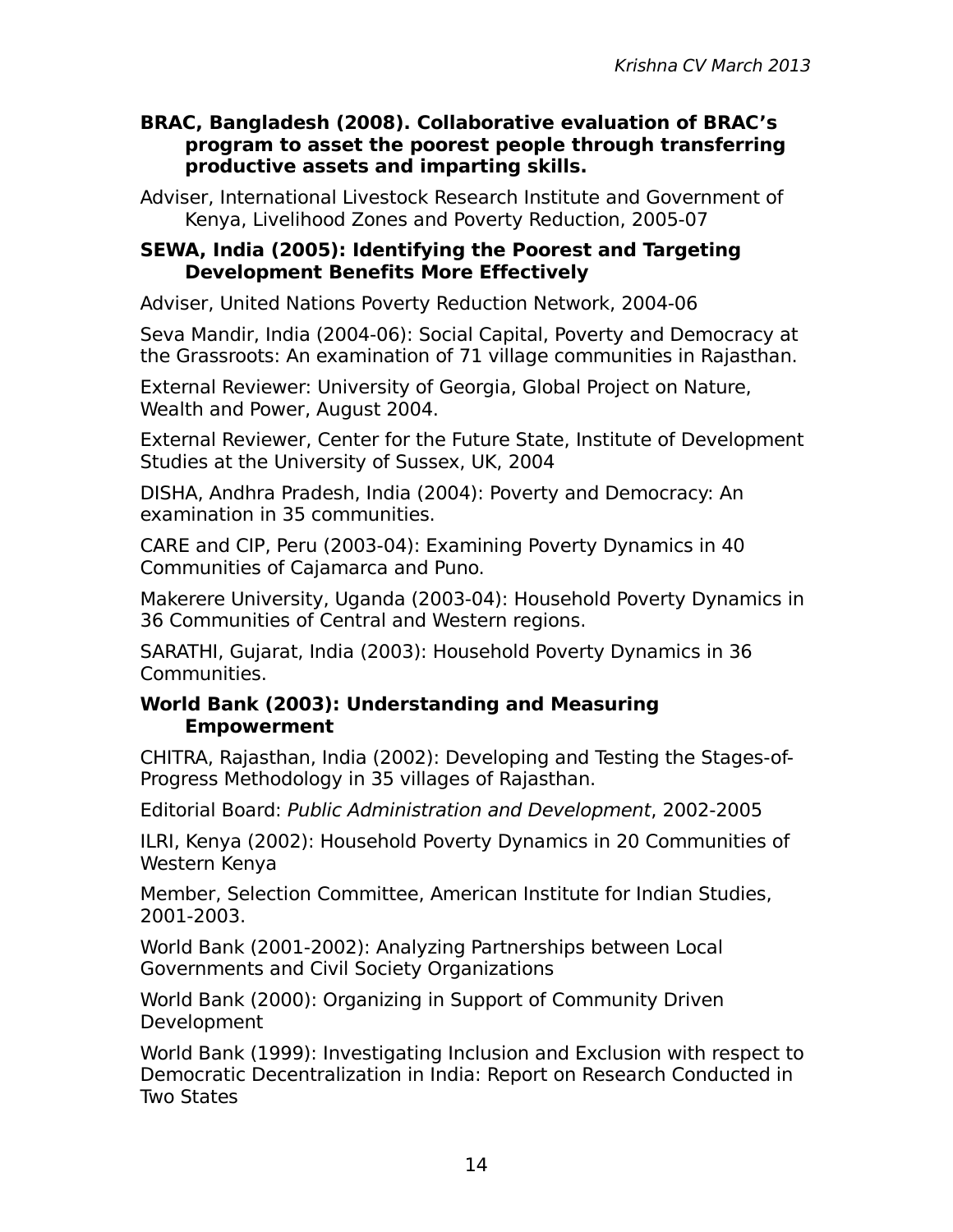UNDP (1998-1999): Civil Society Organizations And Development: Identifying and Learning From Best Practices

FAO (1999): Livelihood Security and Local Institutions: Learning From Experience

World Bank (1998-1999): Developing and Testing Instruments for Assessing Social Capital

World Bank (1994-1995): Public Sector Management and Participation

Save the Children Fund, U.K. (1991): Assisting Community Initiatives for Livelihood Security in Arid and Semi-Arid Regions.

# **Teaching**

PPS 306S: Communities and Development: Social Capital, Entrepreneurship and External Assistance

- PPS 314: The Politics of the Policy Process (A core class for the Masters in Public Policy Program)
- PPS 329.06: Globalization and Poverty (seminar class)
- PPS 196S/PPS264S: Understanding and Assisting Development in the Third World (A seminar class for advanced undergraduates and graduate students)

PPS 114: Political Analysis for Public Policy (A core class for undergraduates majoring in public policy)

PPS 198/199: Senior Honors Seminar

# **Independent Study Classes**

Social Mobility and Access; Governance and Development; Political Organization and Political Participation; Public Administration and Human Rights; Routes to Collective Action; Globalization, Technology and Equity; Social Capital in Developing Countries;

Globalization and Equal Opportunity; Poverty in North Carolina; Technology for Local Institutional Development

# **Thesis Advising**

## Seniors Honors Theses

Lekha Raghavendran (Social Mobility in Indian City Slums); Sarah Nolan (First-generation college-goers: What factors matter?); Adam Hosmer-Henner (Poverty Reduction in Ecuador and Peru); Suzanne Garland (Microcredit, Gender Relations, and Development).

## Masters Theses

Alok Dubey (Improving the Quality of Education in Tribal Areas of India); My-Anh Ha (Social Protection and Pro-Poor Growth in Vietnam); Abhijit Ghorpade (Agrarian Crisis in Vidharba Region of Maharashtra, India);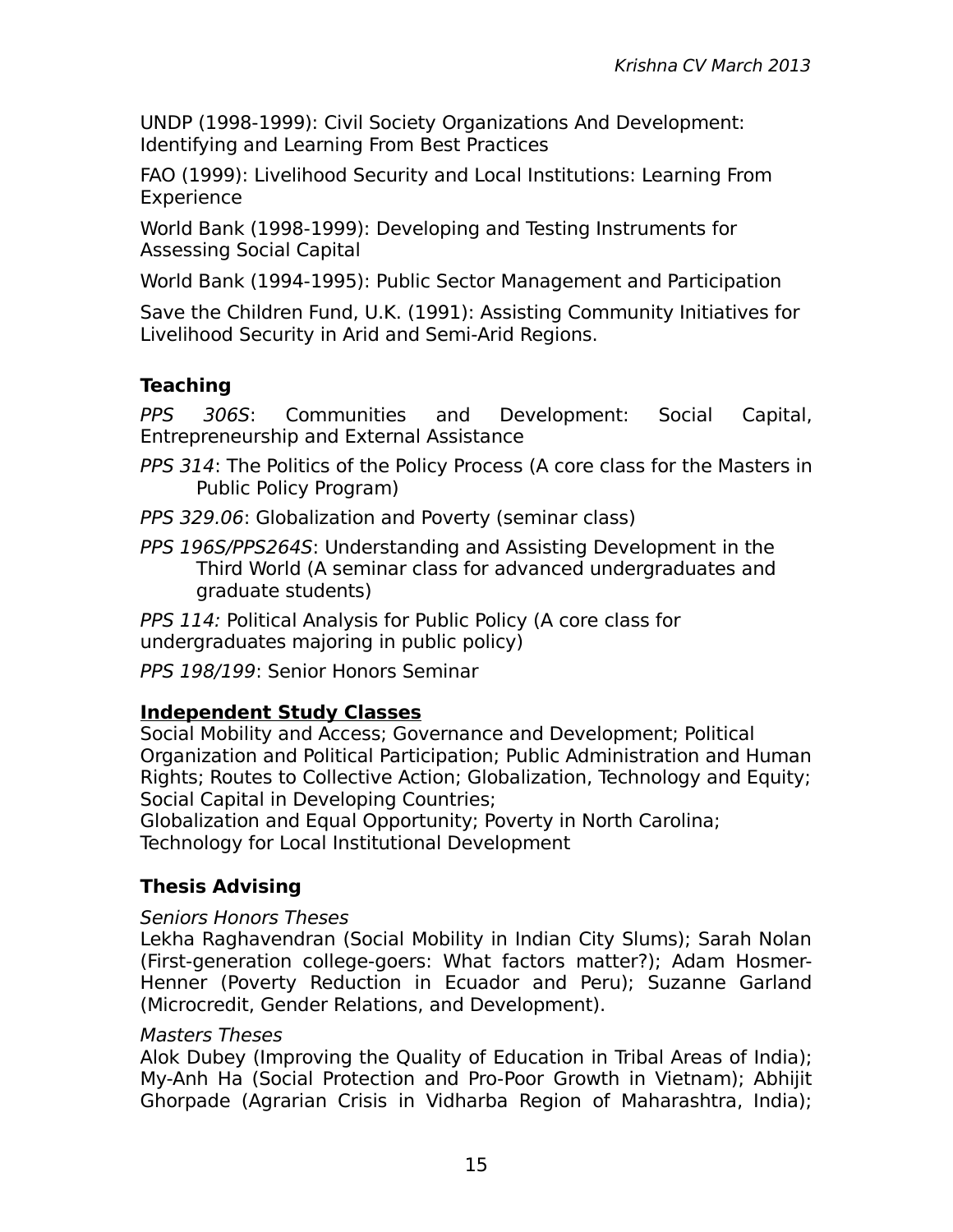Sharique Mashhadi (Intergenerational Social Mobility); Nathan Woiwode (Microfinance in East Kalimantan, Indonesia); Daniel B. Kobayashi (Getting more from Microfinance in Uganda); Sean Smith (Maximizing the Economic Gains of Expanding Access to Electricity in Tanzania); Curtis Palmer (Missing Connections in Nepal: Bridging the Gap between Customers, Companies and the National Regulator); Dana Vettel (How Should the United Nations World Food Program Partner with the Agriculture Industry?); Meri Poghosyan (Impact Evaluation of BRAC's Challenging the Frontiers of Poverty Reduction); Anita Sharma (Micro Health Insurance Programs in India); Franco Gamboa Rocabado (Civil Society and Educational Reform in Bolivia); Kenichi Fukumura (Community Organization and Community Forestry in Three Countries); Idrissa Kamara (Child Soldiers in West Africa); Hasmik Minasyan (Civil Society in Armenia); David Swanson (Healthcare in Ghana); Nicolas Perez (Migration and Development); Karen O'Donnell (Children and War in Africa); Ford O'Connell (Oil and War in the Middle East); Jennifer Nevin (Policy Analysis Capacity Building in Serbia), Boyu Ao (Decentralization and Poverty Reduction in China); Felicity Kolp (Operationalizing a Human Rights Strategy); Elaine Lai (Conservation and Poverty Reduction in Mexico); Marissa Archibald (Poverty Reduction in Trinidad); Jessica Campbell (Community-based Natural Resources Management in the Caribbean); Leandra Marin (Labor Organizing in Brazil and Argentina); Sridhar Sourirajan (Globalization and Offshore Outsourcing)

### PhD Committees

Shana Starobin (Nicholas School of the Environment, Duke University); Johanna Soderstrom (Uppsala University, Sweden); Sonia Doloutskaya (Nicholas School of the Environment, Duke University); Aurelie Brunie (Department of Planning, University of North Carolina, Chapel Hill).

## **Honors and Awards**

Honorary Doctorate, Uppsala University, Sweden, January 2012.

Thomas Langford Lectureship Award, 2011, Duke University.

Overseas Development Institute and Chronic Poverty Research Centre, UK (£10,025): "Caste, inheritance patterns, and intergenerational transmission of poverty in rural North India."

Olaf Palme Visiting Professorship, 2007-08, Swedish Research Council.

Dudley Seers Annual Memorial Prize for "Why Growth is not Enough: Household Poverty Dynamics in Northeast Gujarat, India," Journal of Development Studies, 41 (7), 2005.

Best Article Award: American Political Science Association, Comparative Democratization Section, for "Enhancing Political Participation in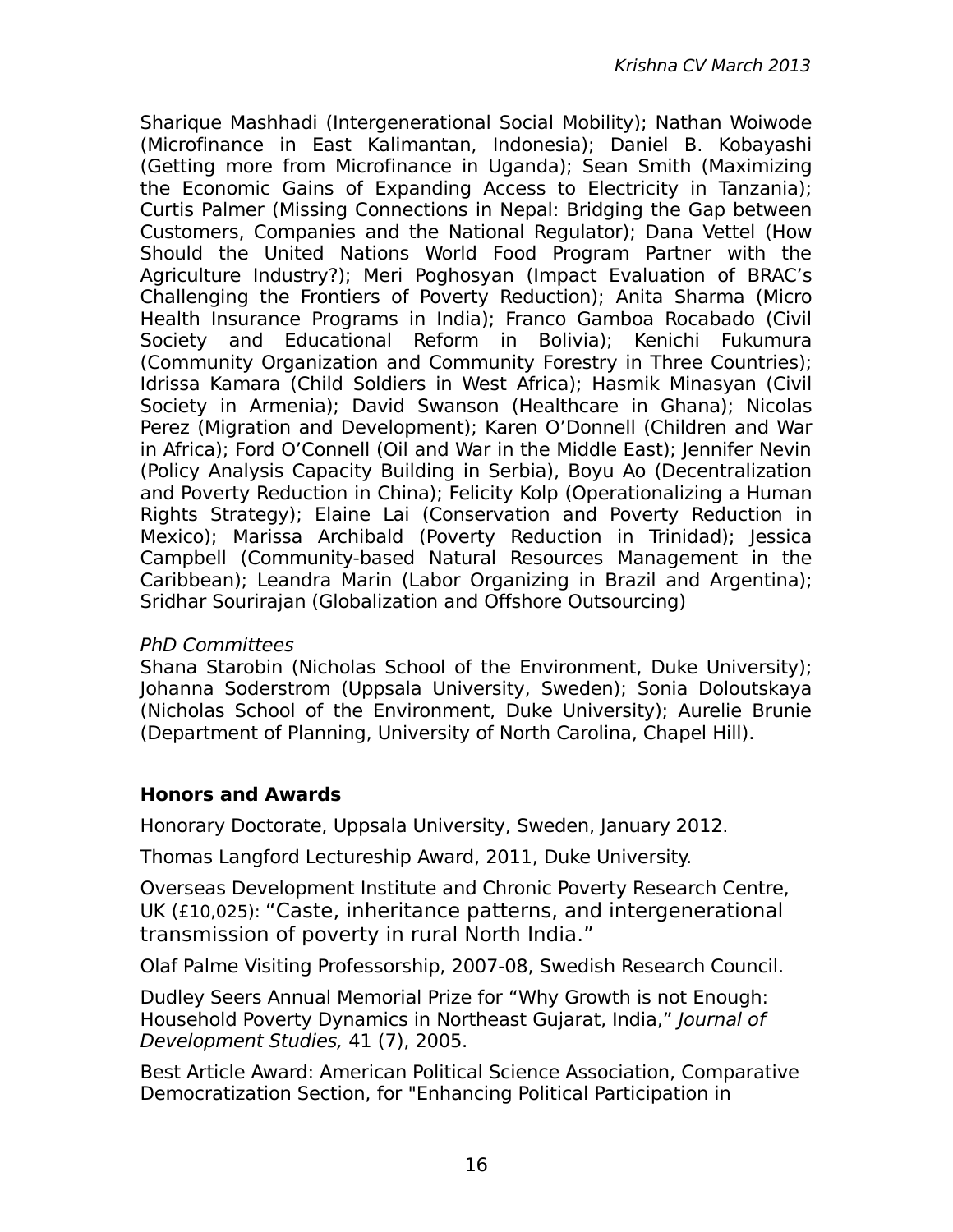Democracies: What is the Role of Social Capital?" Comparative Political Studies, 35 (4), 2002.

Ford Foundation (\$89, 900): "Can We Bank Upon Social Capital?"

Food and Agriculture Organization of the United Nations (\$144,000; with Patricia Kristjanson): "Escaping Poverty and Becoming Poor in 40 communities of Peru"

Glaxo Smithkline Foundation (\$74,500): "Escaping Poverty and Becoming Poor in India and Uganda."

Common Fund, Duke University (\$11,200; with Nan Lin).

United States Agency for International Development (\$55,000; with Patricia Kristjanson): "Escaping Poverty and Becoming Poor in 20 communities of Western Kenya"

Sanford Institute, Duke University, Multi-Sector Public Policy Program (\$11,500); New Research Initiatives in the International Field, Office of the Vice Provost for International Affairs, Duke University, November 2001 (\$4,500); Arts and Sciences Research Council, Duke University (\$3,700); and Trent Memorial Foundation Fellowship, Duke University, May 2001 (\$3,000): "Tracing Household Poverty Dynamics in Rajasthan, India"

Janice N. and Milton J. Esman Award for Distinguished Scholarship, Department of Government, Cornell University, 2000.

World Bank Social Capital Initiative, 1998 (\$65,000; with Norman Uphoff): "Identifying and Assessing Social Capital in Rajasthan, India"

Olin Presidential Fellows, Cornell University, 1996-2000, award made in university-wide competition to four outstanding first-year graduate students each year by the Cornell Graduate School.

Hubert H. Humphrey Fellowship, a competitive Fulbright program exchange award for mid-career professionals, 1993-1994.

Kennedy Fellowship, Harvard University, 1980-1981.

President's Gold Medal in Economics, Delhi University, India, 1978-1980, for ranking first in graduating master's class.

# **Prior Professional Experience**

(A) Indian Administrative Service, 1982-1996. Significant initiatives are mentioned briefly below.

Director, Department of Watershed Development (Rajasthan), 1991- 1993: Set up the department in 1991 to deal with the scarcity of food, fodder and fuel-wood chronically faced in most rural areas. Helped set up over 100 Users Committees – elected community groups – which in